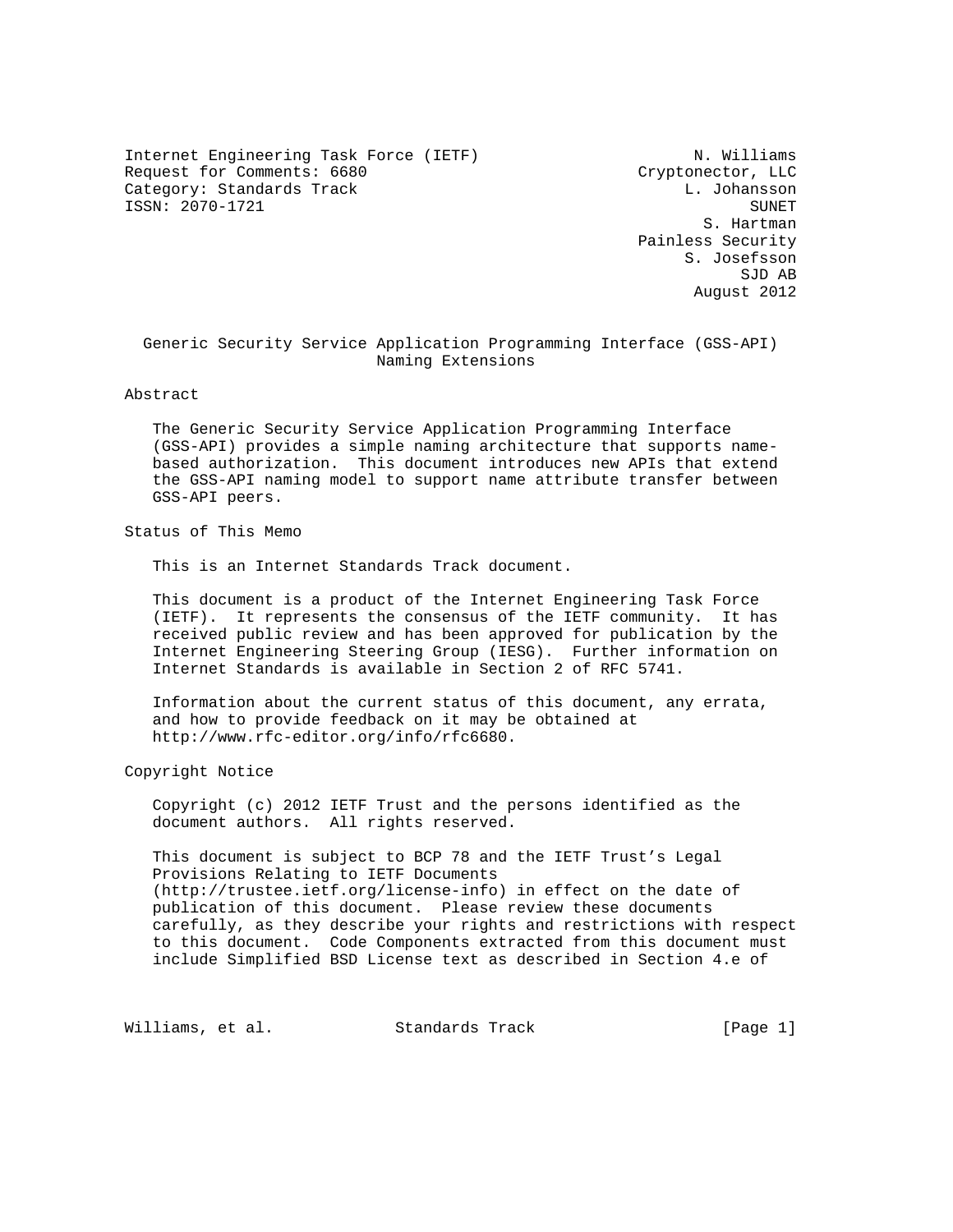the Trust Legal Provisions and are provided without warranty as described in the Simplified BSD License.

 This document may contain material from IETF Documents or IETF Contributions published or made publicly available before November 10, 2008. The person(s) controlling the copyright in some of this material may not have granted the IETF Trust the right to allow modifications of such material outside the IETF Standards Process. Without obtaining an adequate license from the person(s) controlling the copyright in such materials, this document may not be modified outside the IETF Standards Process, and derivative works of it may not be created outside the IETF Standards Process, except to format it for publication as an RFC or to translate it into languages other than English.

Table of Contents

| $1$ .                                                                                                                                                                                                                                                   |                |
|---------------------------------------------------------------------------------------------------------------------------------------------------------------------------------------------------------------------------------------------------------|----------------|
| Conventions Used in This Document<br>$\overline{2}$ .                                                                                                                                                                                                   | -3             |
| Name Attribute Authenticity 4<br>$\mathcal{E}$                                                                                                                                                                                                          |                |
| $4$ .<br>Name Attributes/Values as ACL Subjects                                                                                                                                                                                                         | $\overline{4}$ |
| 5 <sub>1</sub>                                                                                                                                                                                                                                          | 4              |
| Representation of Attribute Names<br>б.                                                                                                                                                                                                                 | 6              |
| 7 <sup>7</sup><br>APT<br>the contract of the contract of the contract of the contract of the contract of the contract of the contract of the contract of the contract of the contract of the contract of the contract of the contract of the contract o | 7              |
| SET OF OCTET STRING 7<br>7 1                                                                                                                                                                                                                            |                |
| 7.2.                                                                                                                                                                                                                                                    | - 8            |
| 7.3. GSS_Display_name_ext() 8                                                                                                                                                                                                                           |                |
|                                                                                                                                                                                                                                                         |                |
|                                                                                                                                                                                                                                                         |                |
|                                                                                                                                                                                                                                                         |                |
| 7.5. GSS_Get_name_attribute() 10                                                                                                                                                                                                                        |                |
|                                                                                                                                                                                                                                                         |                |
| 7.6. GSS_Set_name_attribute() 12                                                                                                                                                                                                                        |                |
|                                                                                                                                                                                                                                                         |                |
| 7.7. GSS_Delete_name_attribute() 14                                                                                                                                                                                                                     |                |
|                                                                                                                                                                                                                                                         |                |
| 7.8. GSS_Export_name_composite() 14                                                                                                                                                                                                                     |                |
|                                                                                                                                                                                                                                                         |                |
| 8 <sub>1</sub>                                                                                                                                                                                                                                          |                |
| Security Considerations 16<br>9.                                                                                                                                                                                                                        |                |
|                                                                                                                                                                                                                                                         |                |
| 10.1. Normative References 17                                                                                                                                                                                                                           |                |
| 10.2. Informative References 17                                                                                                                                                                                                                         |                |
|                                                                                                                                                                                                                                                         |                |

Williams, et al. Standards Track [Page 2]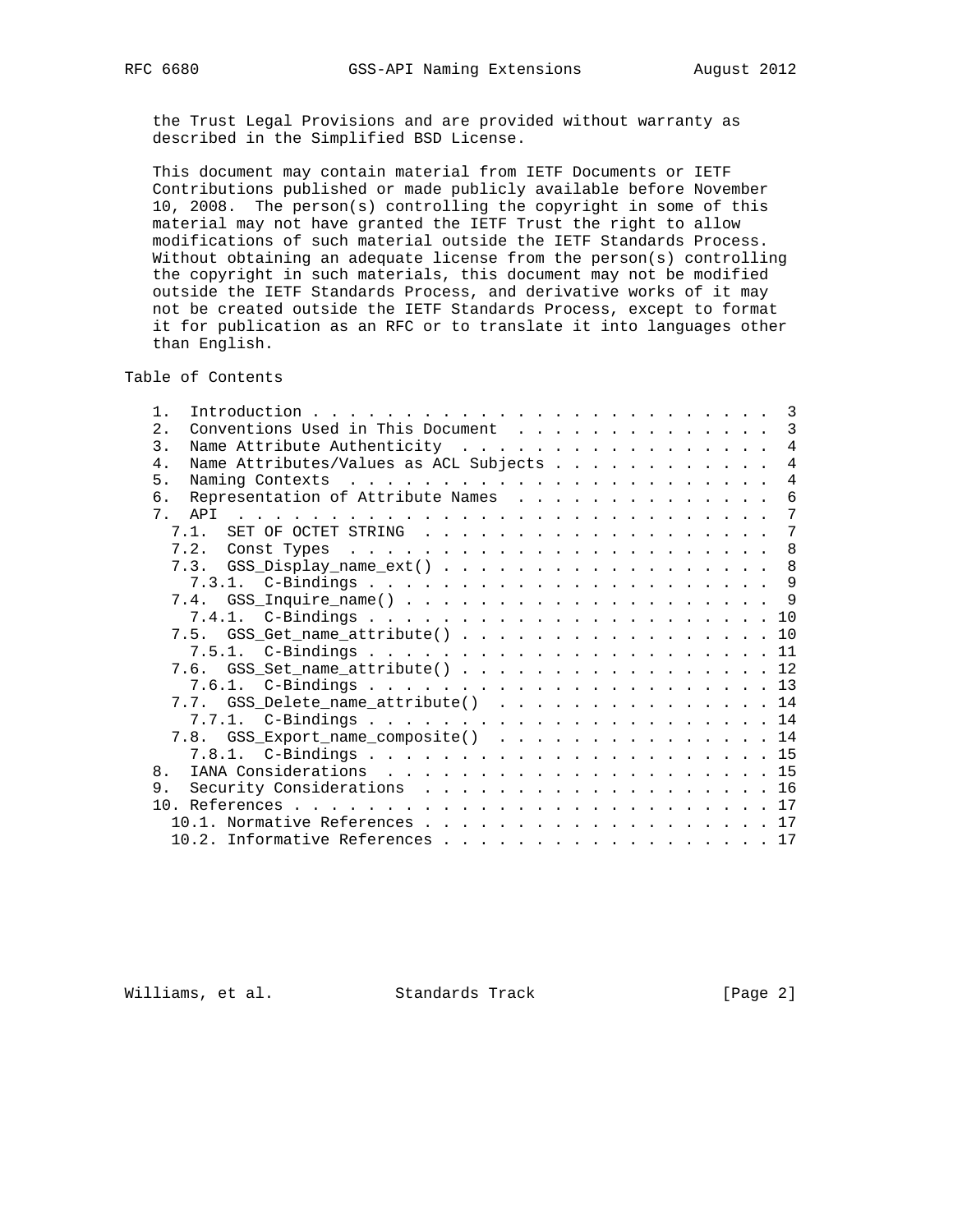### 1. Introduction

 As described in [RFC4768], the GSS-API's naming architecture suffers from certain limitations. This document attempts to overcome these limitations.

 A number of extensions to the GSS-API [RFC2743] and its C-bindings [RFC2744] are described herein. The goal is to make information modeled as "name attributes" available to applications. Such information MAY, for instance, be used by applications to make authorization decisions. For example, Kerberos V authorization data elements, both in their raw forms as well as mapped to more useful value types, can be made available to GSS-API applications through these interfaces.

 The model is that GSS names have attributes. The attributes of a name may be authenticated (e.g., an X509 attribute certificate or signed Security Assertion Markup Language (SAML) attribute assertion) or may have been set on a GSS name for the purpose of locally "asserting" the attribute during credential acquisition or security context exchange. Name attributes' values are network representations thereof (e.g., the actual value octets of the contents of an X.509 certificate extension, for example) and are intended to be useful for constructing portable access control facilities. Applications may often require language- or platform specific data types, rather than network representations of name attributes, so a function is provided to obtain objects of such types associated with names and name attributes.

 Future updates of this specification may involve adding an attribute namespace for attributes that only have application-specific semantics. Note that mechanisms will still need to know how to transport such attributes. The IETF may also wish to add functions by which to inquire whether a mechanism(s) understands a given attribute name or namespace and to list which attributes or attribute namespaces a mechanism understands. Finally, the IETF may want to consider adding a function by which to determine the name of the issuer of a name attribute.

2. Conventions Used in This Document

 The key words "MUST", "MUST NOT", "REQUIRED", "SHALL", "SHALL NOT", "SHOULD", "SHOULD NOT", "RECOMMENDED", "MAY", and "OPTIONAL" in this document are to be interpreted as described in [RFC2119].

Williams, et al. Standards Track [Page 3]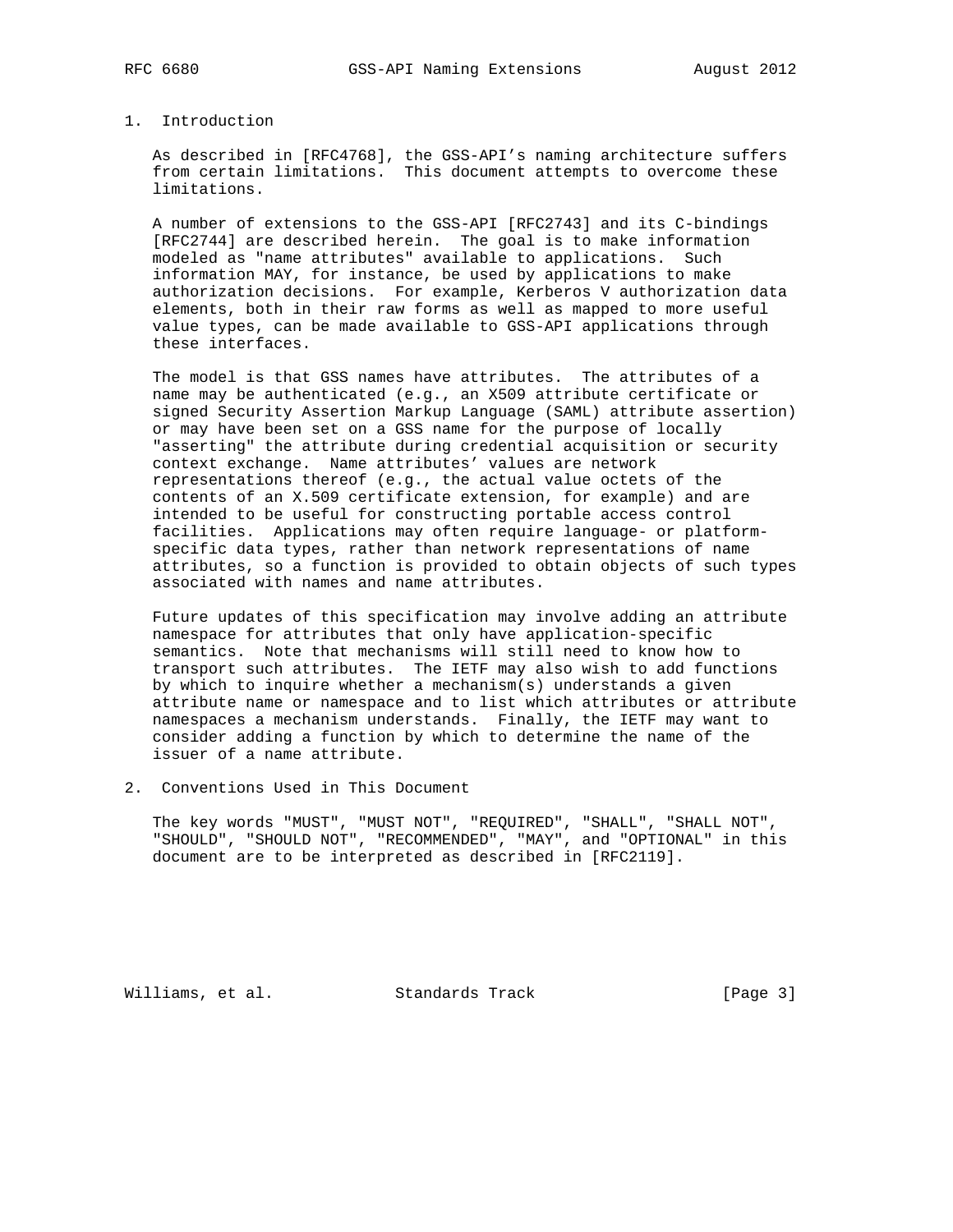#### 3. Name Attribute Authenticity

 An attribute is "authenticated" if and only if there is a secure association between the attribute (and its values) and the trusted source of the peer credential. Examples of authenticated attributes are (any part of) the signed portion of an X.509 certificate or AD-KDCIssued authorization data elements (Section 5.2.6.2 of [RFC4120]) in Kerberos V Tickets, provided, of course, that the authenticity of the respective security associations (e.g., signatures) has been verified.

 Note that the fact that an attribute is authenticated does not imply anything about the semantics of the attribute nor that the trusted credential source was authorized to assert the attribute. Such interpretations SHOULD be the result of applying local policy to the attribute.

 An unauthenticated attribute is called \_asserted\_ in what follows. This is not to be confused with other uses of the words "asserted" or "assertion" such as "SAML attribute assertion", the attributes of which may be authenticated in the sense of this document, for instance, if the SAML attribute assertion was signed by a key trusted by the peer.

4. Name Attributes/Values as ACL Subjects

 To facilitate the development of portable applications that make use of name attributes to construct and evaluate portable Access Control Lists (ACLs), the GSS-API makes name attribute values available in canonical network encodings thereof.

5. Naming Contexts

 Several factors influence the context in which a name attribute is interpreted. One is the trust context.

 As discussed previously, applications apply local policy to determine whether a particular peer credential issuer is trusted to make a given statement. Different GSS-API mechanisms and deployments have different trust models surrounding attributes they provide about a name.

 For example, Kerberos deployments in the enterprise typically trust a Key Distribution Center (KDC) to make any statement about principals in a realm. This includes attributes such as group membership.

Williams, et al. Standards Track [Page 4]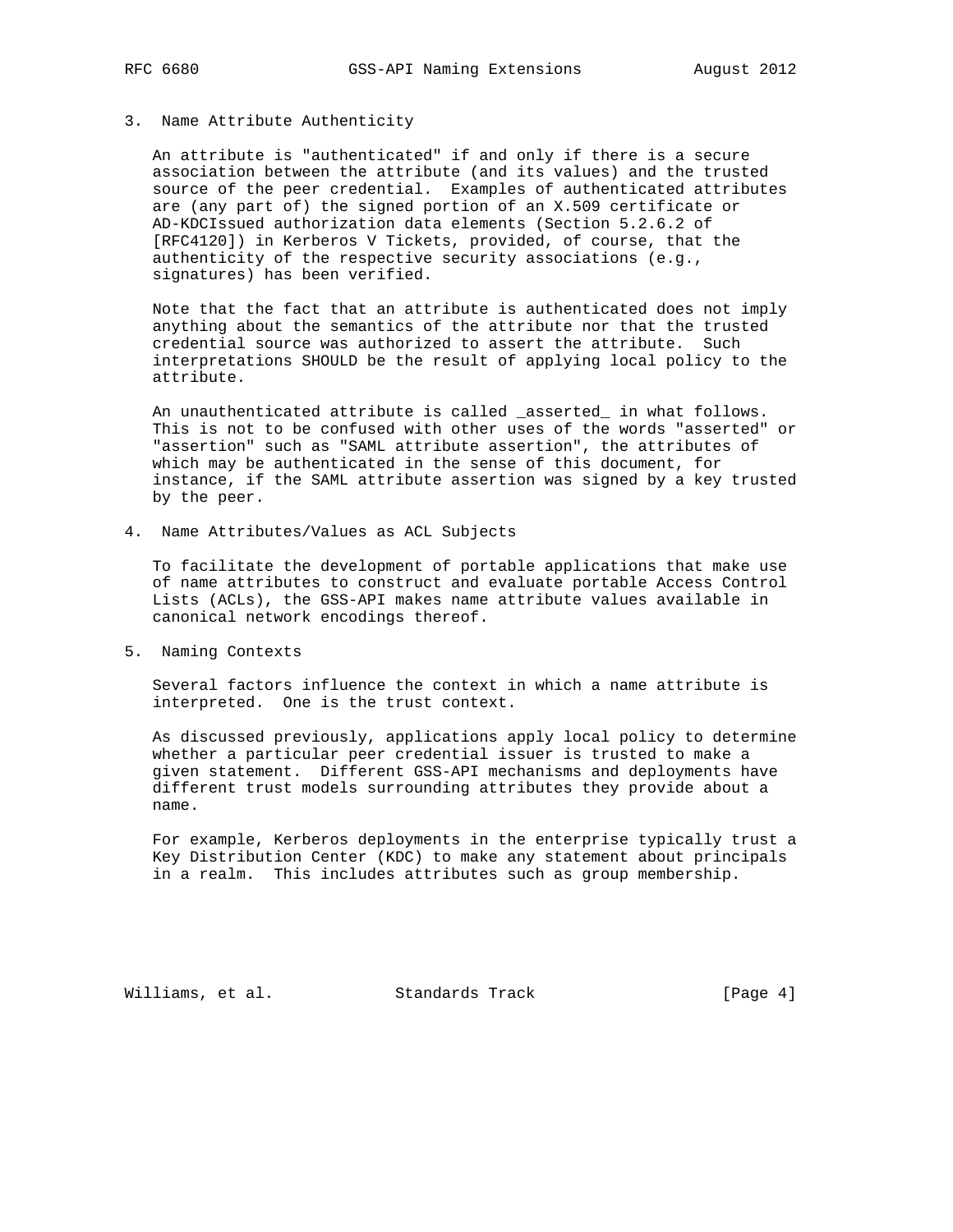In contrast, in a federated SAML environment, the identity provider typically exists in a different organization than the acceptor. In this case, the set of group memberships or entitlements that the IDP is permitted to make needs to be filtered by the policy of the acceptor and federation.

 So even an attribute containing the same information, such as email address, would need to be treated differently by the application in the context of an enterprise deployment from the context of a federation.

 Another aspect related to trust is the role of the credential issuer in providing the attribute. Consider Public Key Cryptography for Initial Authentication in Kerberos (PKINIT) [RFC4556]. In this protocol, a public key and associated certificate are used to authenticate to a Kerberos KDC. Consider how attributes related to a PKINIT certificate should be made available in GSS-API authentications based on the Kerberos ticket. In some deployments, the certificate may be fully trusted; by including the certificate information in the ticket, the KDC permits the acceptor to trust the information in the certificate just as if the KDC itself had made these statements. In other deployments, the KDC may have authorized a hash of the certificate without evaluating the content of the certificate or generally trusting the issuing certification authority. In this case, if the certificate were included in the issued ticket, the KDC would only be making the statement that the certificate was used in the authentication. This statement would be authenticated but would not imply that the KDC asserted that particular attributes of the certificate accurately described the initiator.

 Another aspect of context is encoding of the attribute information. An attribute containing an ASCII [ANSI.X3-4.1986] or UTF-8 [RFC3629] version of an email address could not be interpreted the same as an ASN.1 Distinguished Encoding Rules email address in a certificate.

 All of these contextual aspects of a name attribute affect whether two attributes can be treated the same by an application and thus whether they should be considered the same name attribute. In the GSS-API naming extensions, attributes that have different contexts MUST have different names so they can be distinguished by applications. As an unfortunate consequence of this requirement, multiple attribute names will exist for the same basic information. That is, there is no single attribute name for the email address of an initiator. Other aspects of how mechanisms describe information about subjects would already make this true. For example, some mechanisms use OIDs to name attributes; others use URIs.

Williams, et al. Standards Track [Page 5]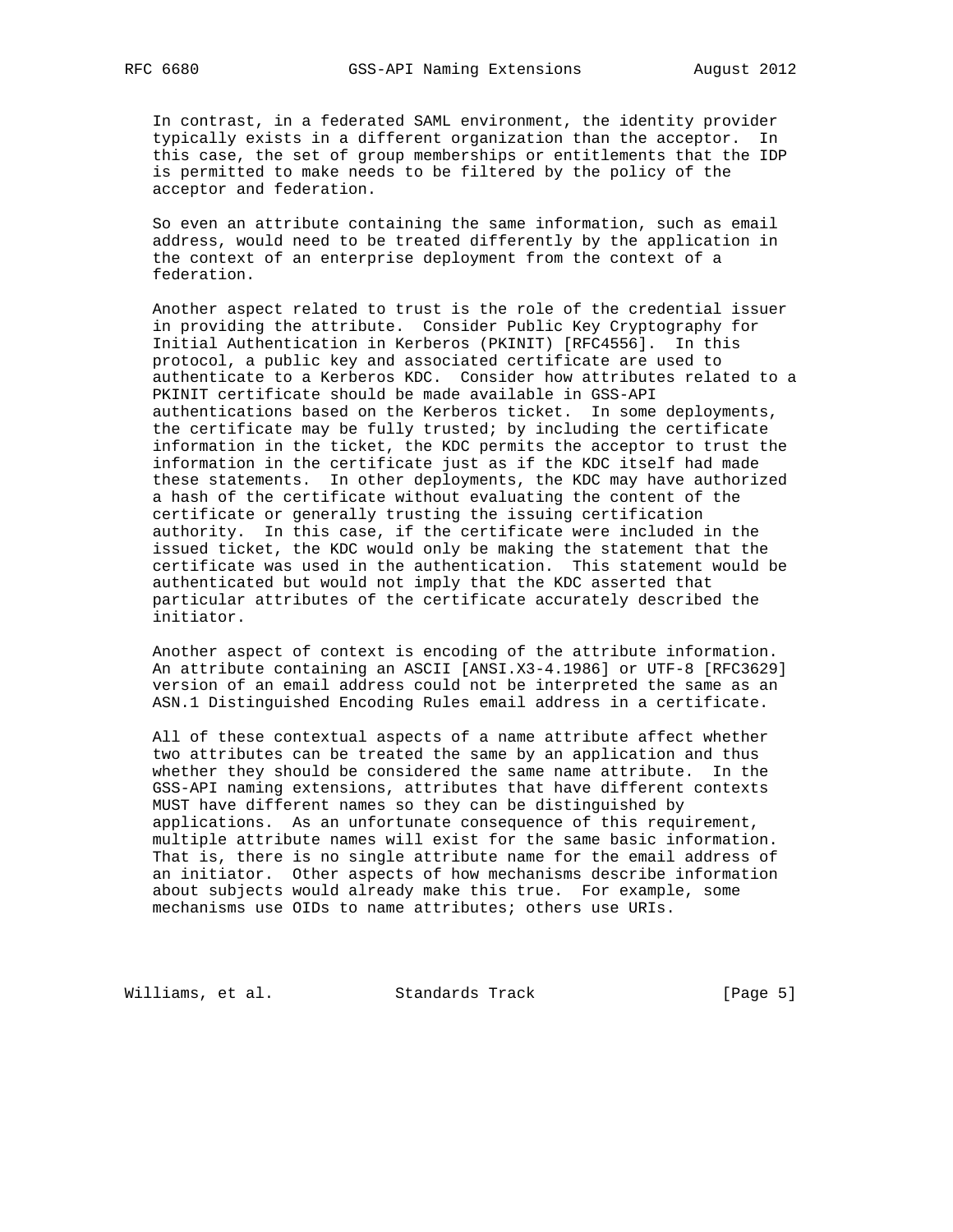Local implementations or platforms are likely to have sufficient policy and information to know when contexts can be treated as the same. For example, the GSS-API implementation may know that a particular certification authority can be trusted in the context of a PKINIT authentication. The local implementation may have sufficient policy to know that a particular credential issuer is trusted to make a given statement. In order to take advantage of this local knowledge within the GSS-API implementation, naming extensions support the concept of local attributes in addition to standard attributes. For example, an implementation might provide a local attribute for email address. The implementation would specify the encoding and representation of this attribute; mechanism-specific standards attributes would be re-encoded if necessary to meet this representation. Only email addresses in contexts that meet the requirements of local policy would be mapped into this local attribute.

 Such local attributes inherently expose a trade-off between interoperability and usability. Using a local attribute in an application requires knowledge of the local implementation. However, using a standardized attribute in an application requires more knowledge of policy and more validation logic in the application. Sharing this logic in the local platform provides more consistency across applications as well as reduces implementation costs. Both options are needed.

6. Representation of Attribute Names

 Different underlying mechanisms (e.g., SAML or X.509 certificates) provide different representations for the names of their attributes. In X.509 certificates, most objects are named by object identifiers (OIDs). The type of object (certificate extension, name constraint, keyPurposeID, etc.) along with the OID is sufficient to identify the attribute. By contrast, according to Sections 8.2 and 2.7.3.1 of [OASIS.saml-core-2.0-os], the name of an attribute has two parts. The first is a URI describing the format of the name. The second part, whose form depends on the format URI, is the actual name. In other cases, an attribute might represent a certificate that plays some particular role in a GSS-API mechanism; such attributes might have a simple mechanism-defined name.

 Attribute names MUST support multiple components. If there is more than one component in an attribute name, the more significant components define the semantics of the less significant components.

Williams, et al. Standards Track [Page 6]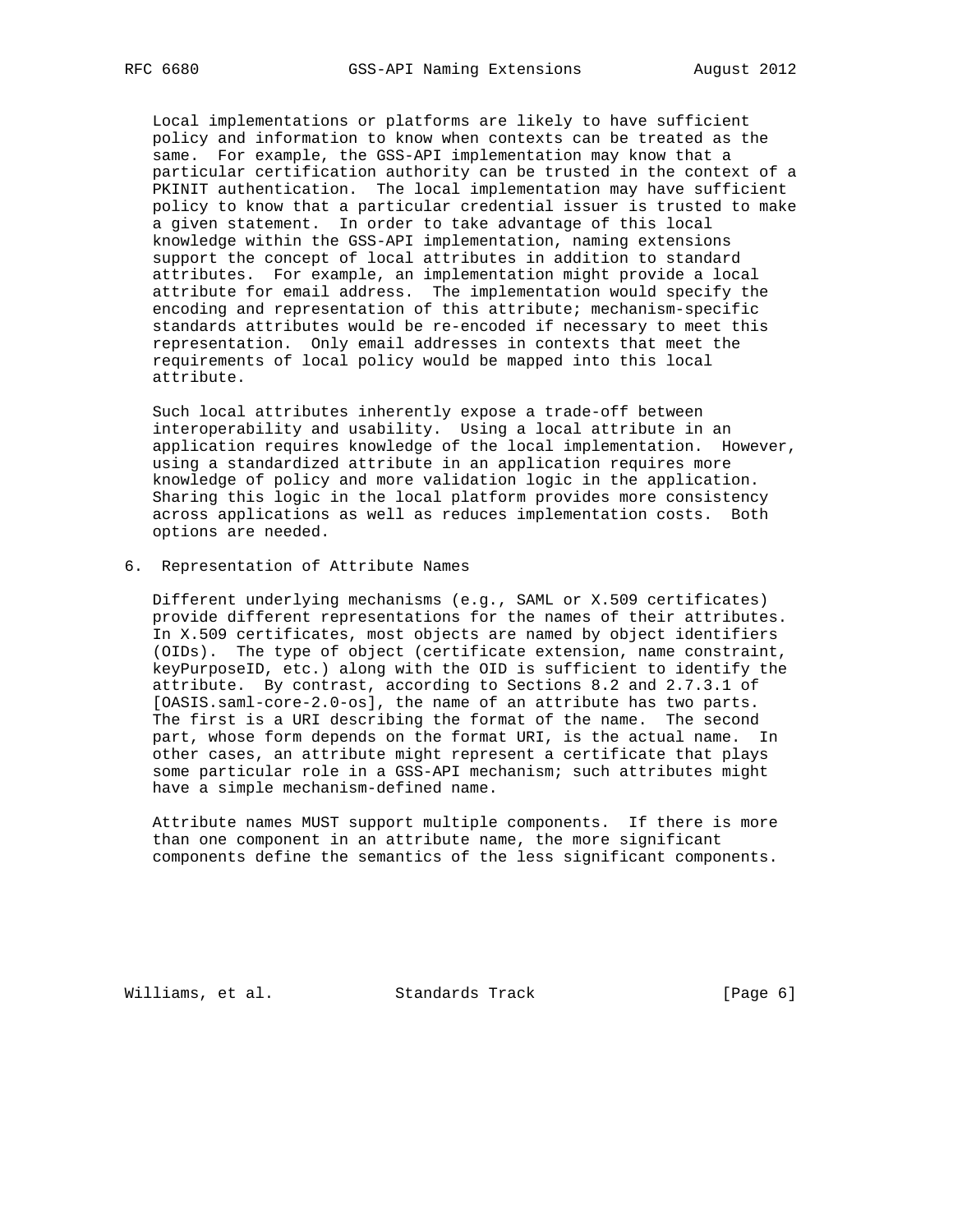Attribute names are represented as OCTET STRING elements in the API described below. These attribute names have syntax and semantics that are understood by the application and by the lower-layer implementations (some of which are described below).

 If an attribute name contains a space (ASCII 0x20), the first space separates the most significant or primary component of the name from the remainder. We may refer to the primary component of the attribute name as the attribute name's "prefix". If there is no space, the primary component is the entire name; otherwise, it defines the interpretation of the remainder of the names.

 If the primary component contains a ":" (ASCII 0x3a), then the primary component is a URI. Otherwise, the attribute is a local attribute and the primary component has meaning to the implementation of GSS-API or to the specific configuration of the application. Local attribute names with an "at" sign ("@") in them are reserved for future allocation by the IETF.

 Since attribute names are split at the first space into prefix and suffix, there is a potential for ambiguity if a mechanism blindly passes through a name attribute whose name it does not understand. In order to prevent such ambiguities, the mechanism MUST always prefix raw name attributes with a prefix that reflects the context of the attribute.

 Local attribute names under the control of an administrator or a sufficiently trusted part of the platform need not have a prefix to describe context.

### 7. API

#### 7.1. SET OF OCTET STRING

 The construct "SET OF OCTET STRING" occurs once in RFC 2743 [RFC2743], where it is used to represent a set of status strings in the GSS\_Display\_status call. The Global Grid Forum has defined SET OF OCTET STRING as a buffer set type in GFD.024 [GFD.024], which also provides one API for memory management of these structures. The normative reference to GFD.024 [GFD.024] is for the buffer set functions defined in Section 2.5 and the associated buffer set C types defined in Section 6 (namely gss\_buffer\_set\_desc, gss\_buffer\_set\_t, gss\_create\_empty\_buffer\_set, gss\_add\_buffer\_set\_member, gss\_release\_buffer\_set). Nothing else from GFD.024 is required to implement this document. In particular, that document specifies changes to the behavior of existing GSS-API

Williams, et al. Standards Track [Page 7]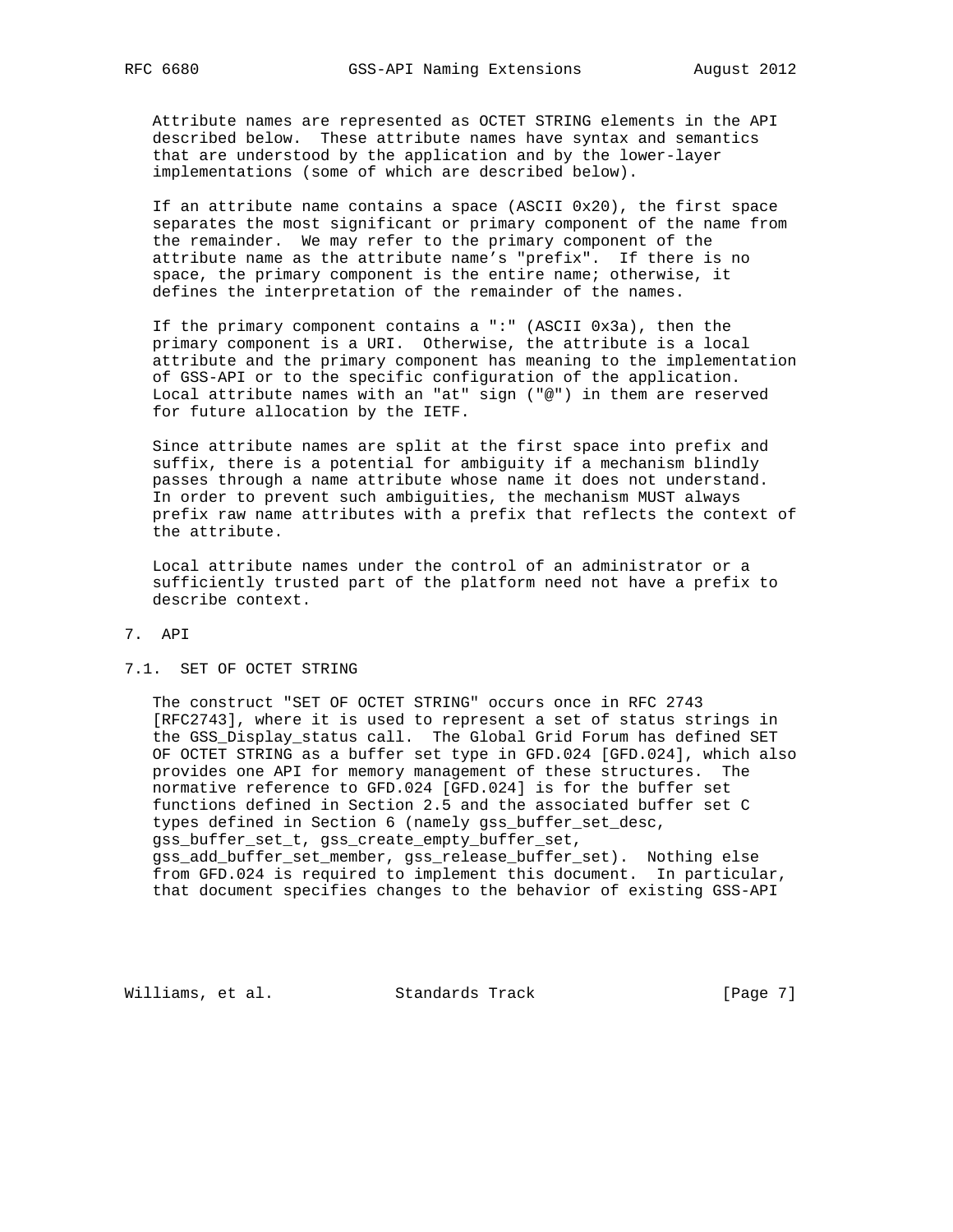functions in Section 3: implementing those changes are not required to implement this document. Any implementation of SET OF OCTET STRING for use by this specification MUST preserve order.

7.2. Const Types

 The C-bindings for the new APIs use some types from [RFC5587] to avoid issues with the use of "const". The normative reference to [RFC5587] is for the C types specified in Figure 1 of Section 3.4.6. Nothing else from that document is required to implement this document.

7.3. GSS\_Display\_name\_ext()

Inputs:

- o name INTERNAL NAME
- o display\_as\_name\_type OBJECT IDENTIFIER

Outputs:

- o major\_status INTEGER
- o minor\_status INTEGER
- o display\_name OCTET STRING -- caller must release with GSS\_Release\_buffer()

Return major\_status codes:

- o GSS\_S\_COMPLETE indicates no error.
- o GSS\_S\_UNAVAILABLE indicates that the given name could not be displayed using the syntax of the given name type.
- o GSS\_S\_FAILURE indicates a general error.

 This function displays a given name using the given name syntax, if possible. This operation may require mapping Mechanism Names (MNs) to generic name syntaxes or generic name syntaxes to mechanism specific name syntaxes. Such mappings may not always be feasible and MAY be inexact or lossy; therefore, this function may fail.

Williams, et al. Standards Track [Page 8]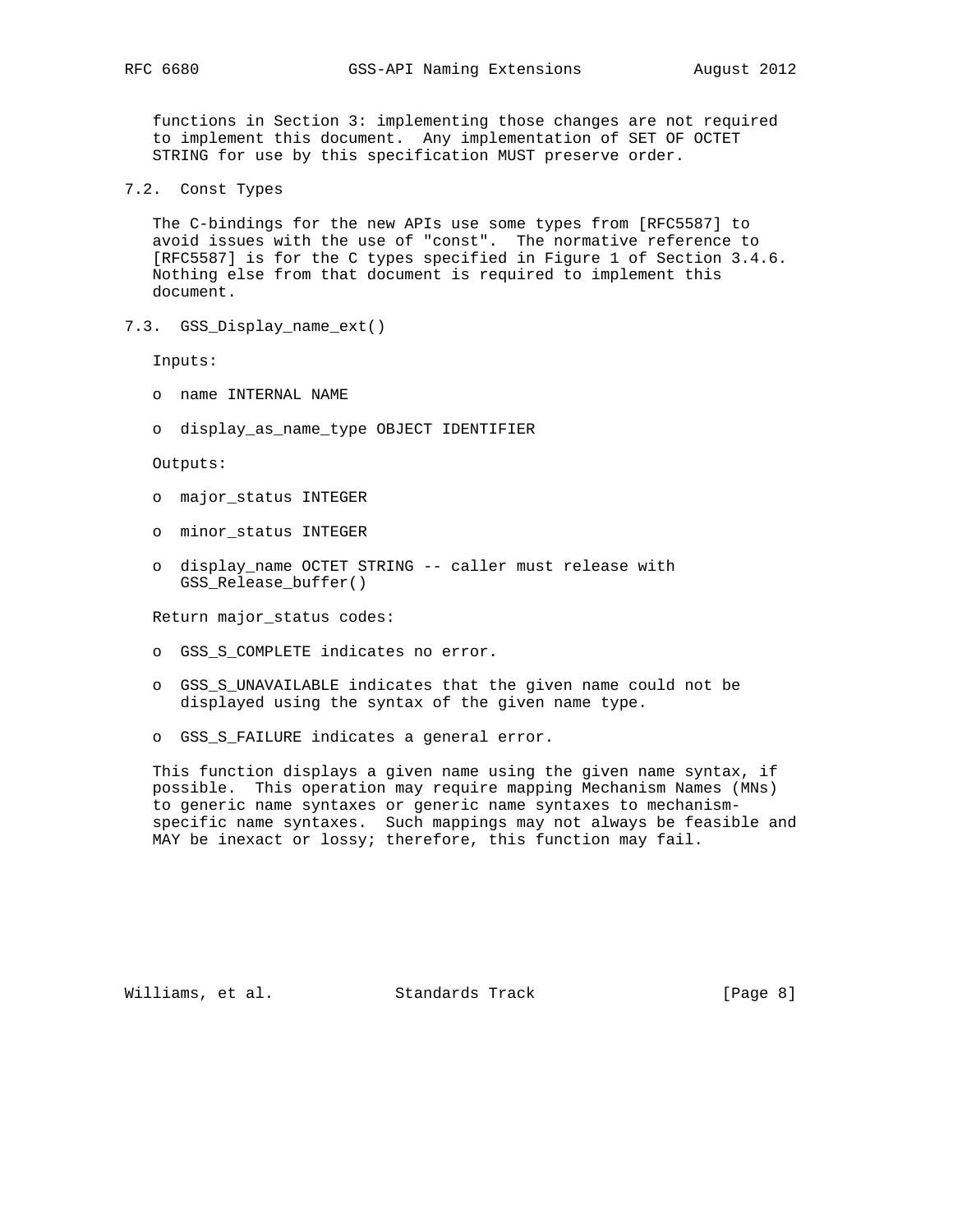```
7.3.1. C-Bindings
```

```
 The display_name buffer is de-allocated by the caller with
gss release buffer.
```

```
 OM_uint32 gss_display_name_ext(
OM_uint32 *minor_status,
gss_const_name_t name,
 gss_const_OID display_as_name_type,
  gss_buffer_t display_name
  );
```

```
7.4. GSS_Inquire_name()
```
Inputs:

o name INTERNAL NAME

Outputs:

- o major\_status INTEGER
- o minor\_status INTEGER
- o name\_is\_MN BOOLEAN
- o mn\_mech OBJECT IDENTIFIER
- o attrs SET OF OCTET STRING -- the caller is responsible for de allocating memory using GSS\_Release\_buffer\_set

Return major\_status codes:

- o GSS\_S\_COMPLETE indicates no error.
- o GSS\_S\_FAILURE indicates a general error.

 This function outputs the set of attributes of a name. It also indicates if a given name is an Mechanism Name (MN) or not and, if it is, the mechanism of which it's an MN.

Williams, et al. Standards Track [Page 9]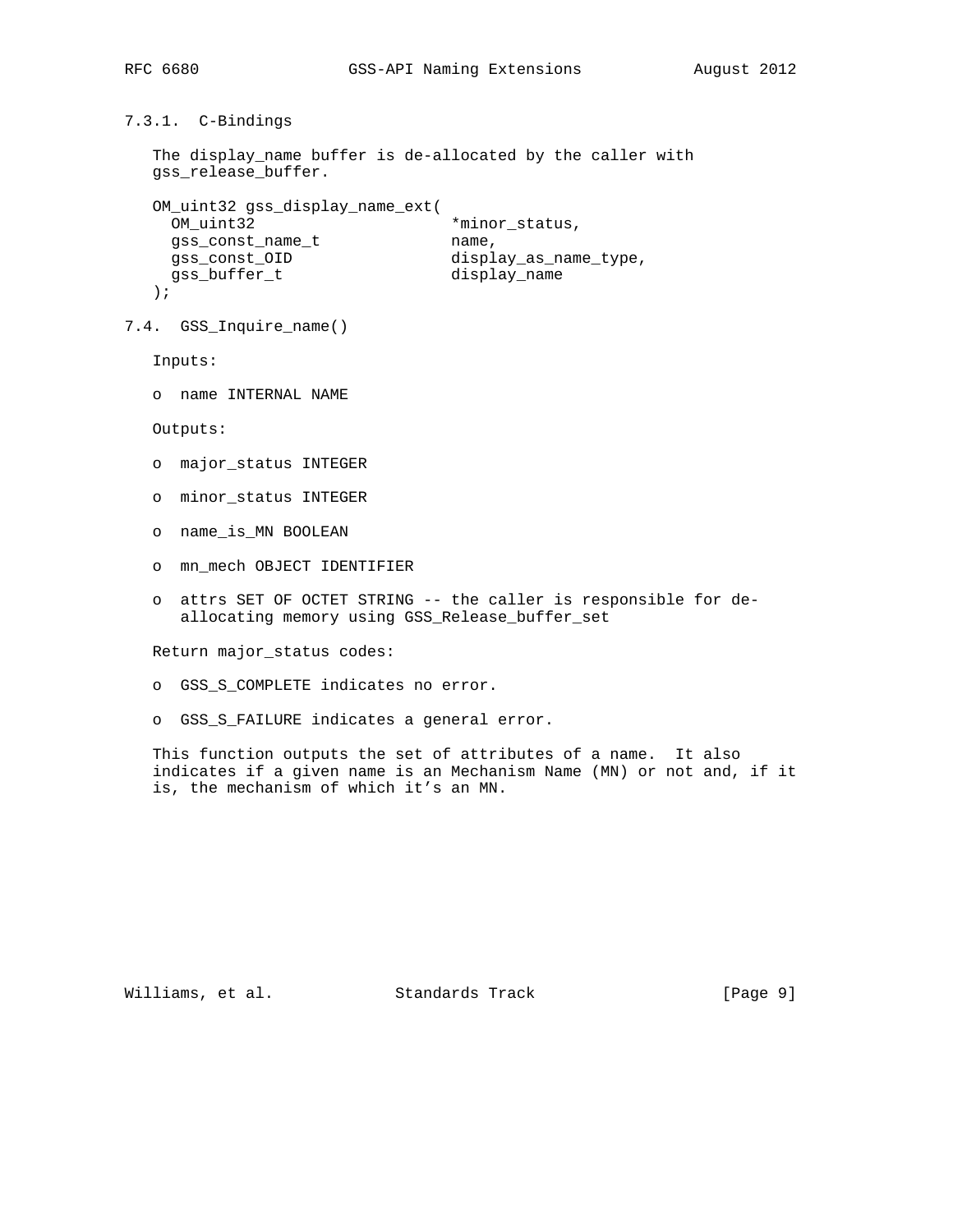# 7.4.1. C-Bindings

```
 OM_uint32 gss_inquire_name(
OM_uint32 *minor_status,
gss_const_name_t name,
  int *name_is_MN,
  gss_OID *MN\_mech,
   gss_buffer_set_t *attrs
  );
```
 The gss\_buffer\_set\_t is used here as the C representation of SET OF OCTET STRING. This type is used to represent a set of attributes and is a NULL-terminated array of gss\_buffer\_t. The gss\_buffer\_set\_t type and associated API is defined in GFD.024 [GFD.024]. The "attrs" buffer set is de-allocated by the caller using gss\_release\_buffer\_set().

7.5. GSS\_Get\_name\_attribute()

Inputs:

- o name INTERNAL NAME
- o attr OCTET STRING

Outputs:

- o major\_status INTEGER
- o minor\_status INTEGER
- o authenticated BOOLEAN -- TRUE if and only if authenticated by the trusted peer credential source
- o complete BOOLEAN -- TRUE if and only if this represents a complete set of values for the name
- o values SET OF OCTET STRING -- the caller is responsible for de allocating memory using GSS\_Release\_buffer\_set
- o display\_values SET OF OCTET STRING -- the caller is responsible for de-allocating memory using GSS\_Release\_buffer\_set

Return major\_status codes:

o GSS\_S\_COMPLETE indicates no error.

Williams, et al. Standards Track [Page 10]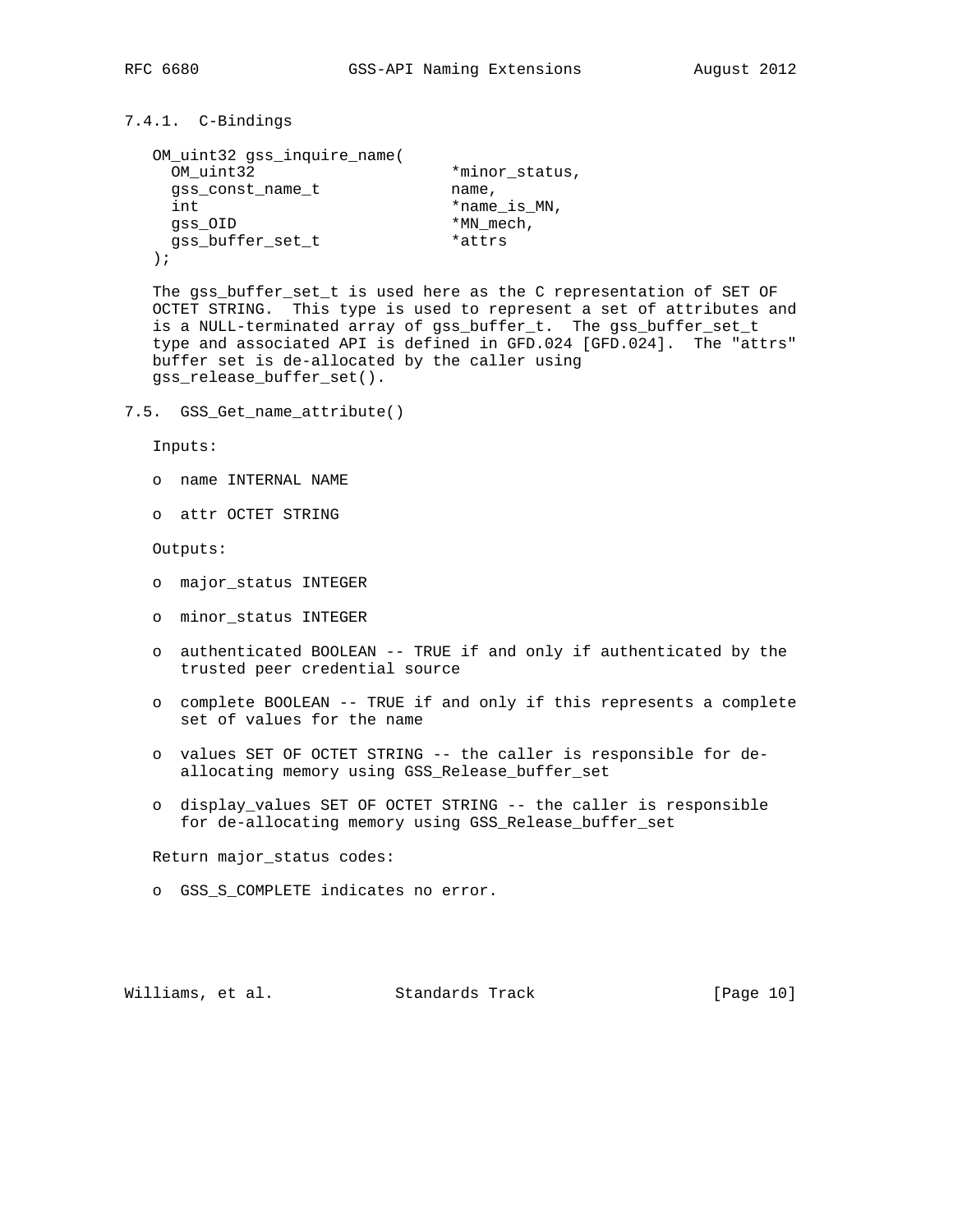- o GSS\_S\_UNAVAILABLE indicates that the given attribute OID is not known or set.
- o GSS\_S\_FAILURE indicates a general error.

 This function outputs the value(s) associated with a given GSS name object for a given name attribute.

 The complete flag denotes that (if TRUE) the set of values represents a complete set of values for this name. The peer being an authoritative source of information for this attribute is a sufficient condition for the complete flag to be set by the peer.

 In the federated case, when several peers may hold some of the attributes about a name, this flag may be highly dangerous and SHOULD NOT be used.

 NOTE: This function relies on the GSS-API notion of "SET OF" allowing for order preservation; this has been discussed on the KITTEN WG mailing list, and the consensus seems to be that, indeed, that was always the intention. It should be noted, however, that the order presented does not always reflect an underlying order of the mechanism-specific source of the attribute values.

# 7.5.1. C-Bindings

 The C-bindings of GSS\_Get\_name\_attribute() require one function call per attribute value for multi-valued name attributes. This is done by using a single gss\_buffer\_t for each value and an input/output integer parameter to distinguish initial and subsequent calls and to indicate when all values have been obtained.

 The "more" input/output parameter should point to an integer variable whose value, on first call to gss\_get\_name\_attribute(), MUST be -1 and whose value upon function call return will be non-zero to indicate that additional values remain or zero to indicate that no values remain. The caller should not modify this parameter after the initial call. The status of the complete and authenticated flags MUST NOT change between multiple calls to iterate over values for an attribute.

 The output buffers "value" and "display\_value" are de-allocated by the caller using gss\_release\_buffer().

Williams, et al. Standards Track [Page 11]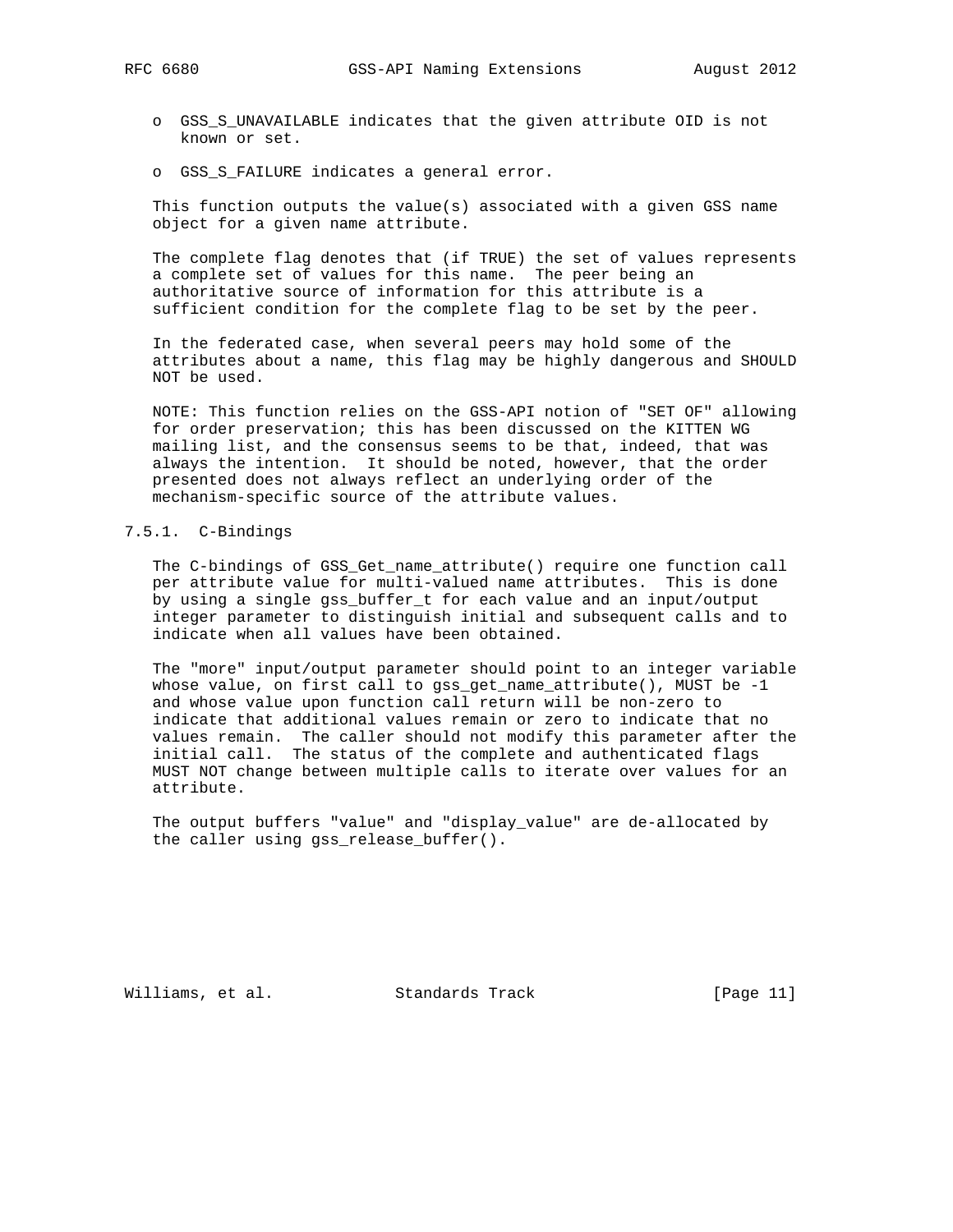```
 OM_uint32 gss_get_name_attribute(
OM_uint32 *minor_status,
gss_const_name_t name,
gss_const_buffer_t    detr,
int *authenticated,
    int *complete,
   gss_buffer_t value,
    gss_buffer_t display_value,
    int *more
   );
7.6. GSS_Set_name_attribute()
   Inputs:
   o name INTERNAL NAME
   o complete BOOLEAN -- TRUE if and only if this represents a complete
     set of values for the name
   o attr OCTET STRING
   o values SET OF OCTET STRING
   Outputs:
   o major_status INTEGER
   o minor_status INTEGER
   Return major_status codes:
   o GSS_S_COMPLETE indicates no error.
   o GSS_S_UNAVAILABLE indicates that the given attribute NAME is not
     known or could not be set.
   o GSS_S_FAILURE indicates a general error.
   When the given NAME object is an MN, this function MUST fail (with
   GSS_S_FAILURE) if the mechanism for which the name is an MN does not
   recognize the attribute name or the namespace it belongs to. This is
   because name attributes generally have some semantics that mechanisms
   must understand.
   On the other hand, when the given name is not an MN, this function
```
 MAY succeed even if none of the available mechanisms understand the given attribute, in which subsequent credential acquisition attempts

Williams, et al. Standards Track [Page 12]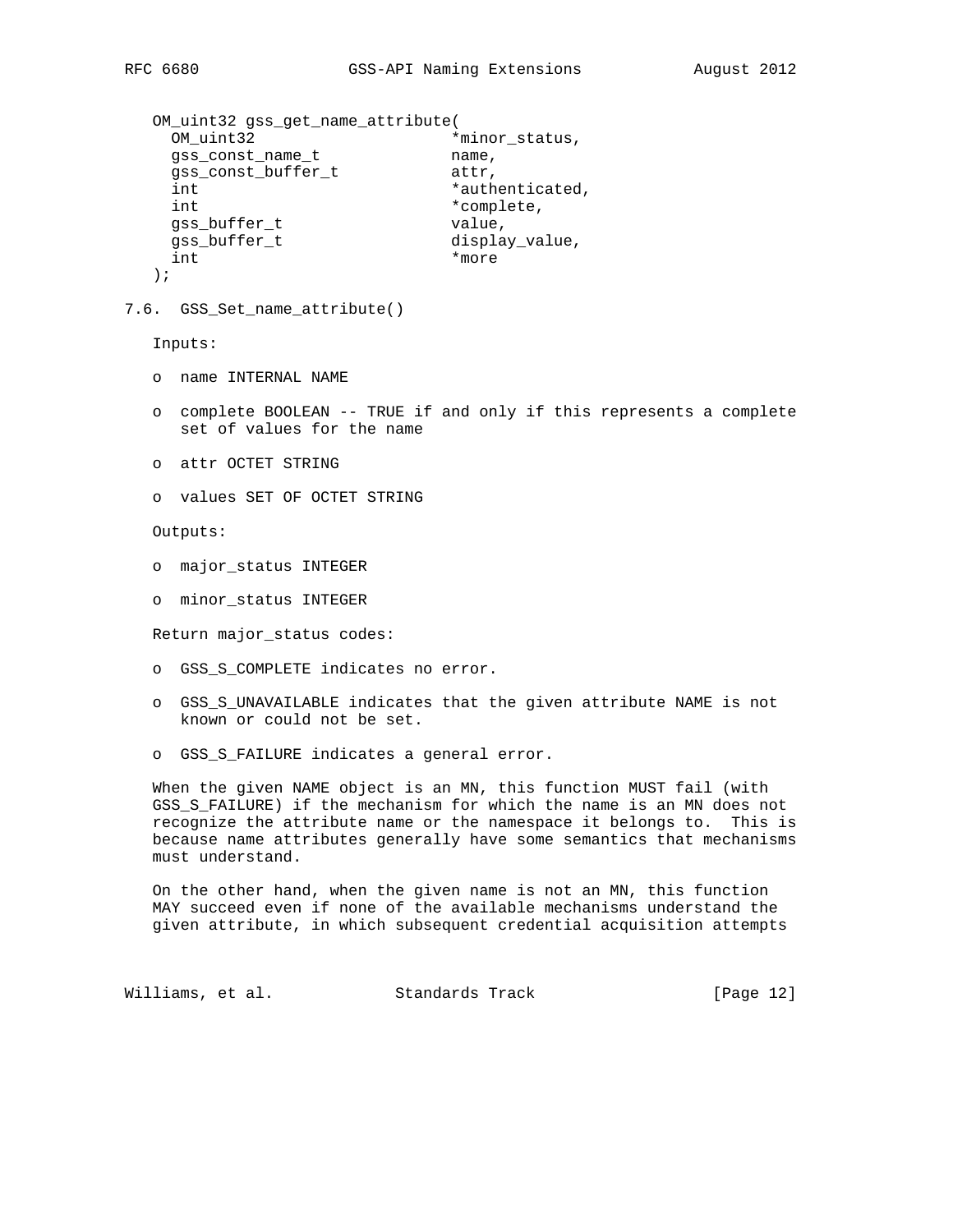(via GSS\_Acquire\_cred() or GSS\_Add\_cred()) with the resulting name MUST fail for mechanisms that do not understand any one or more name attributes set with this function. Applications may wish to use a non-MN, then acquire a credential with that name as the desired name. The acquired credentials will have elements only for the mechanisms that can carry the name attributes set on the name.

 Note that this means that all name attributes are locally critical: the mechanism(s) must understand them. The reason for this is that name attributes must necessarily have some meaning that the mechanism must understand, even in the case of application-specific attributes (in which case the mechanism must know to transport the attribute to any peer). However, there is no provision to ensure that peers understand any given name attribute. Individual name attributes may be critical with respect to peers, and the specification of the attribute will have to indicate whether the mechanism's protocol or the application is expected to enforce criticality.

 The complete flag denotes that (if TRUE) the set of values represents a complete set of values for this name. The peer being an authoritative source of information for this attribute is a sufficient condition for the complete flag to be set by the peer.

 In the federated case, when several peers may hold some of the attributes about a name, this flag may be highly dangerous and SHOULD NOT be used.

 NOTE: This function relies on the GSS-API notion of "SET OF" allowing for order preservation; this has been discussed on the KITTEN WG mailing list, and the consensus seems to be that, indeed, that was always the intention. It should be noted that underlying mechanisms may not respect the given order.

### 7.6.1. C-Bindings

 The C-bindings of GSS\_Set\_name\_attribute() requires one function call per attribute value for multi-valued name attributes. Each call adds one value. To replace an attribute's every value, delete the attribute's values first with GSS\_Delete\_name\_attribute().

| OM uint32 gss set name attribute( |                |  |
|-----------------------------------|----------------|--|
| OM uint32                         | *minor status, |  |
| qss const name t                  | name,          |  |
| int                               | complete,      |  |
| qss const buffer t                | attr,          |  |
| qss const buffer t                | value          |  |
|                                   |                |  |

Williams, et al. Standards Track [Page 13]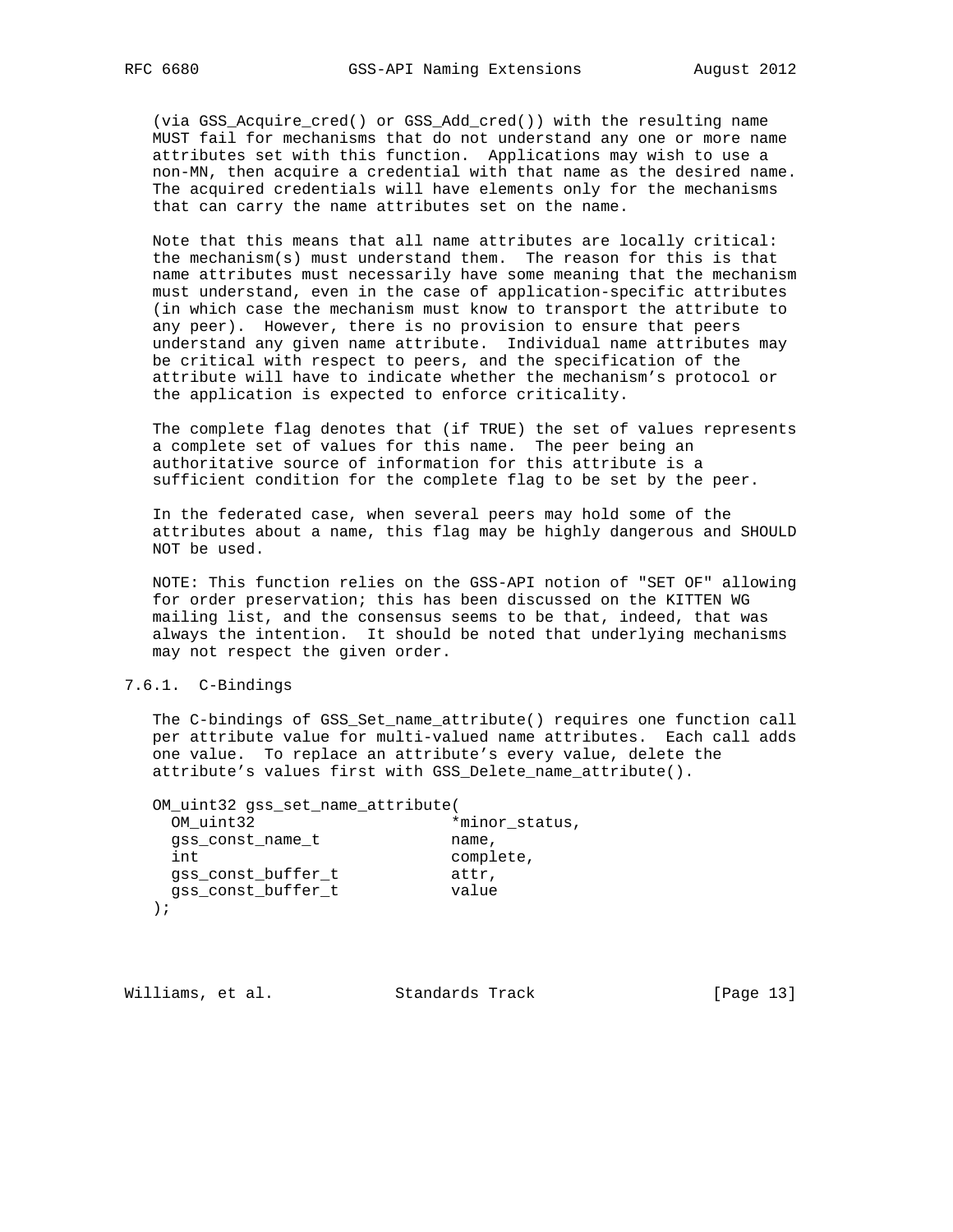Inputs:

o name INTERNAL NAME

7.7. GSS\_Delete\_name\_attribute()

o attr OCTET STRING

Outputs:

- o major\_status INTEGER
- o minor\_status INTEGER

Return major\_status codes:

- o GSS\_S\_COMPLETE indicates no error.
- o GSS\_S\_UNAVAILABLE indicates that the given attribute NAME is not known.
- o GSS\_S\_UNAUTHORIZED indicates that a forbidden delete operation was attempted, such as deleting a negative attribute.
- o GSS\_S\_FAILURE indicates a general error.

 Deletion of negative authenticated attributes from NAME objects MUST NOT be allowed and must result in a GSS\_S\_UNAUTHORIZED.

7.7.1. C-Bindings

| OM_uint32 gss_delete_name_attribute( |                |  |
|--------------------------------------|----------------|--|
| OM uint32                            | *minor status, |  |
| qss const name t                     | name,          |  |
| qss const buffer t                   | attr           |  |
| $\rightarrow$                        |                |  |

- 
- 7.8. GSS\_Export\_name\_composite()

Inputs:

o name INTERNAL NAME

Outputs:

- o major\_status INTEGER
- o minor\_status INTEGER

Williams, et al. Standards Track [Page 14]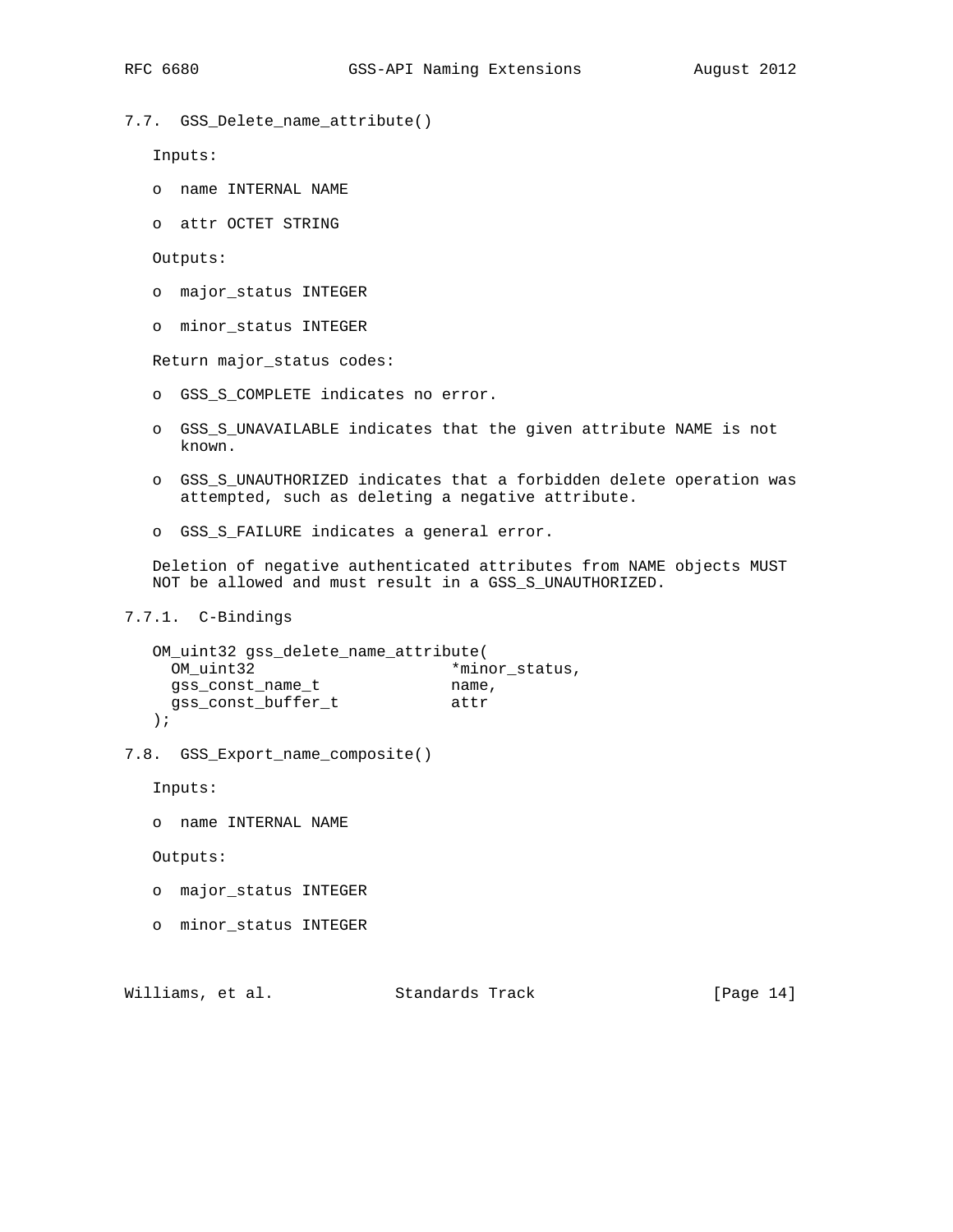o exp\_composite\_name OCTET STRING -- the caller is responsible for de-allocating memory using GSS\_Release\_buffer

Return major\_status codes:

- o GSS\_S\_COMPLETE indicates no error.
- o GSS\_S\_FAILURE indicates a general error.

 This function outputs a token that can be imported with GSS\_Import\_name(), using GSS\_C\_NT\_COMPOSITE\_EXPORT as the name type and that preserves any name attribute information (including the authenticated/complete flags) associated with the input name (which GSS\_Export\_name() may well not). The token format is not specified here as this facility is intended for inter-process communication only; however, all such tokens MUST start with a two-octet token ID, hex 04 02, in network byte order.

The OID for GSS\_C\_NT\_COMPOSITE\_EXPORT is 1.3.6.1.5.6.6.

7.8.1. C-Bindings

 The "exp\_composite\_name" buffer is de-allocated by the caller with gss\_release\_buffer.

| OM_uint32 gss_export_name_composite( |                    |  |
|--------------------------------------|--------------------|--|
| OM uint32                            | *minor status,     |  |
| qss const name t                     | name,              |  |
| gss buffer t                         | exp composite name |  |
| $\cdot$ :                            |                    |  |

8. IANA Considerations

 IANA has registered a new name-type OID in "SMI Security for Name System Designators Codes (nametypes)":

6 gss-composite-export [RFC6680]

(The absolute OID is 1.3.6.1.5.6.6.)

 This document creates a namespace of GSS-API name attributes. Attributes are named by URIs, so no single authority is technically needed for allocation. However, future deployment experience may indicate the need for an IANA registry for URIs used to reference names specified by IETF standards. It is expected that this will be a registry of URNs, but this document provides no further guidance on this registry.

Williams, et al. Standards Track [Page 15]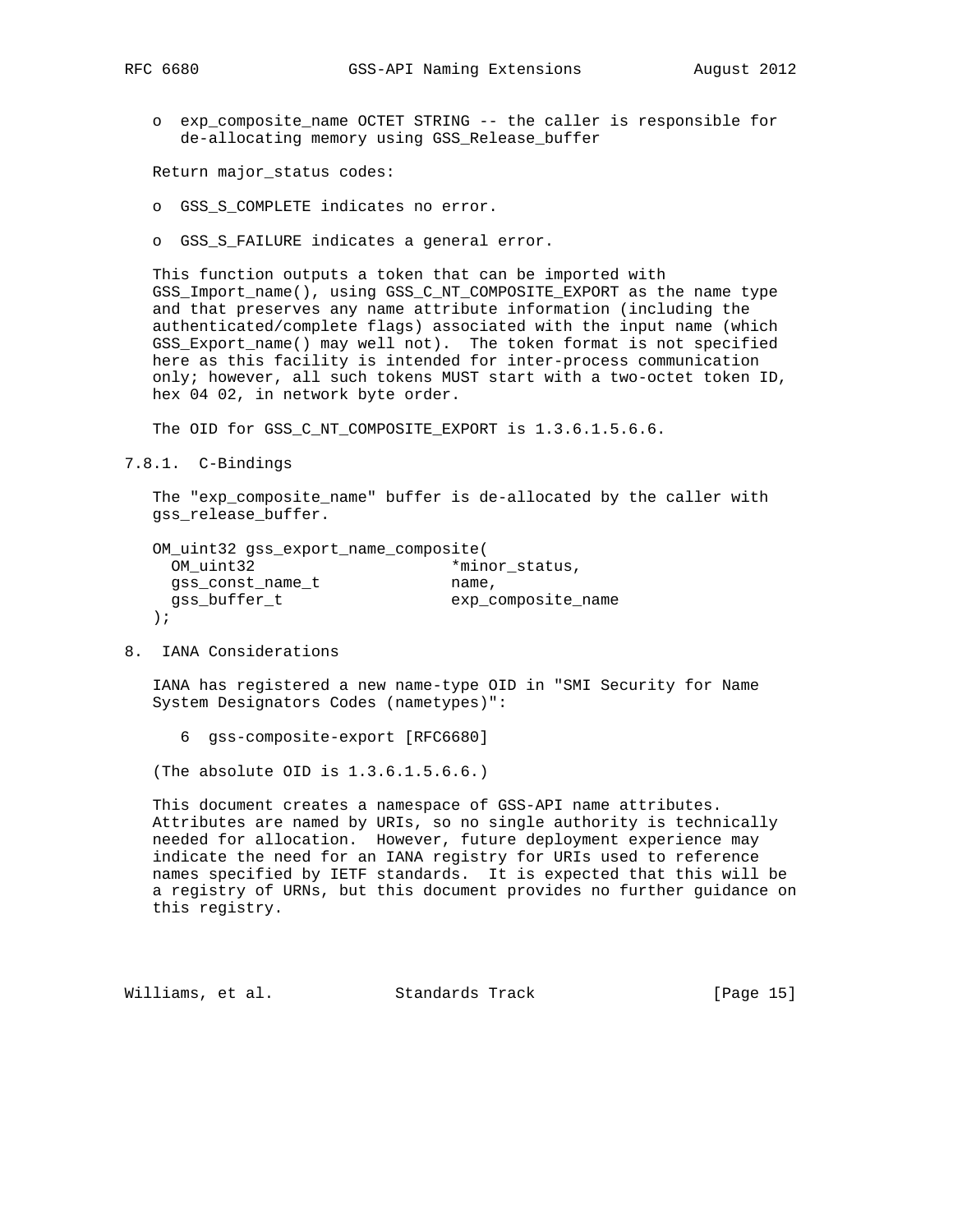#### 9. Security Considerations

 This document extends the GSS-API naming model to include support for name attributes. The intention is that name attributes are to be used as a basis for (among other things) authorization decisions or personalization for applications relying on GSS-API security contexts.

 The security of the application may be critically dependent on the security of the attributes. This document classifies attributes as asserted or authenticated. Asserted (non-authenticated) attributes MUST NOT be used if the attribute has security implications for the application (e.g., authorization decisions) since asserted attributes may easily be controlled by the peer directly.

 It is important to understand the meaning of "authenticated" in this setting. Authenticated does not imply that any semantic of the attribute is claimed to be true. The only implication is that a trusted third party has asserted the attribute as opposed to the attribute being asserted by the peer itself. Any additional semantics are always the result of applying policy. For instance, in a given deployment, the mail attribute of the subject may be authenticated and sourced from an email system where "authoritative" values are kept. In another situation, users may be allowed to modify their mail addresses freely. In both cases, the "mail" attribute may be authenticated by virtue of being included in signed SAML attribute assertions or by other means authenticated by the underlying mechanism.

 When the underlying security mechanism does not provide a permanent unique identity (e.g., anonymous Kerberos), GSS-API naming extensions may be used to provide a permanent unique identity attribute. This may be a globally unique identifier, a value unique within the namespace of the attribute issuer, or a "directed" identifier that is unique per peer acceptor identity. SAML, to use one example technology, offers a number of built-in constructs for this purpose, such as a <NameID> with a Format of

 "urn:oasis:names:tc:SAML:2.0:nameid-format:persistent". SAML deployments also typically make use of domain-specific attribute types that can serve as identifiers.

Williams, et al. Standards Track [Page 16]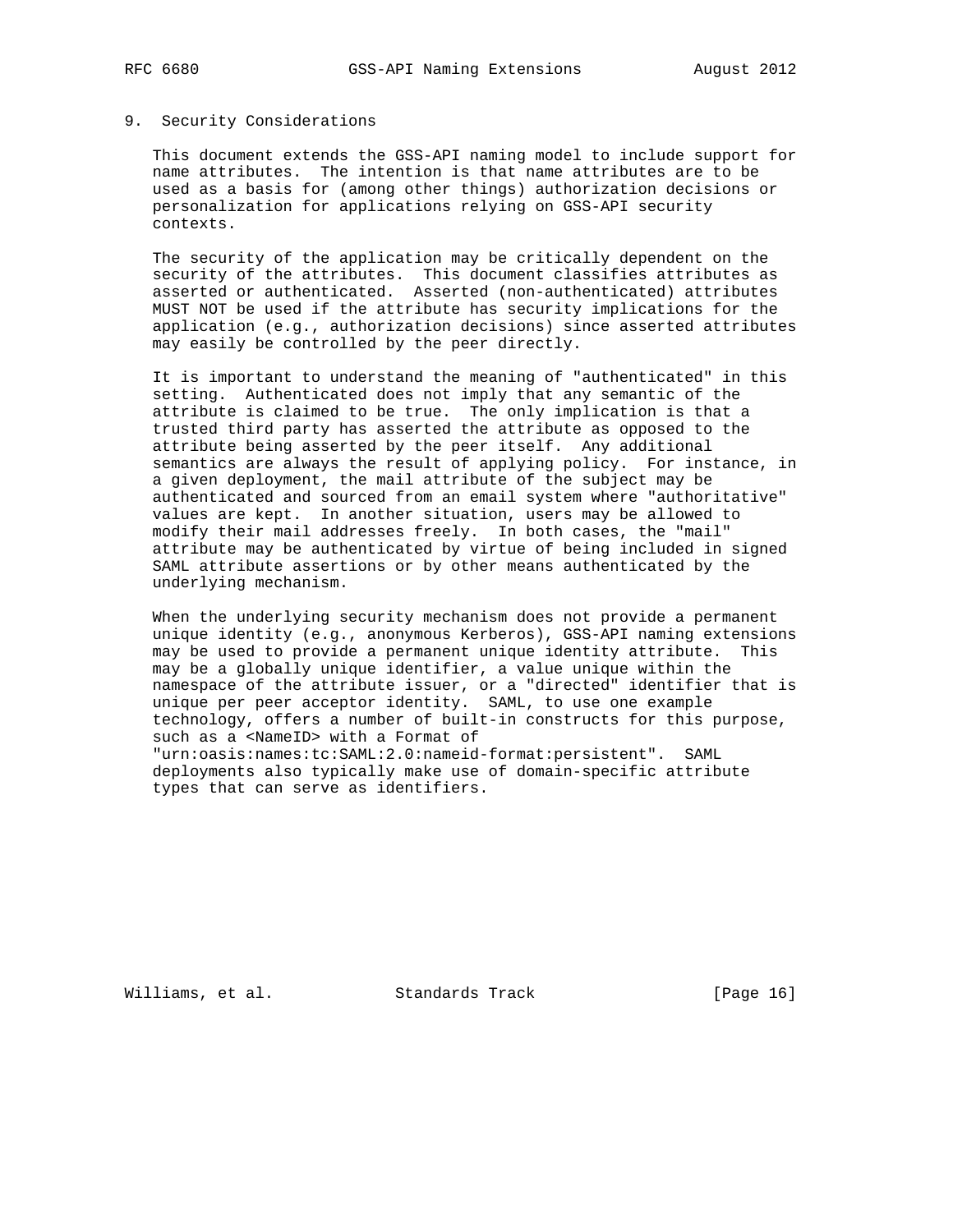# 10. References

- 10.1. Normative References
	- [GFD.024] Meder, S., Welch, V., Tuecke, S., and D. Engert, "GSS-API Extensions", Global Grid Forum GFD.024, June 2004, <http://www.ggf.org/documents/GFD.24.pdf>.
	- [RFC2119] Bradner, S., "Key words for use in RFCs to Indicate Requirement Levels", BCP 14, RFC 2119, March 1997.
	- [RFC2743] Linn, J., "Generic Security Service Application Program Interface Version 2, Update 1", RFC 2743, January 2000.
	- [RFC2744] Wray, J., "Generic Security Service API Version 2 : C-bindings", RFC 2744, January 2000.
	- [RFC5587] Williams, N., "Extended Generic Security Service Mechanism Inquiry APIs", RFC 5587, July 2009.
- 10.2. Informative References

[ANSI.X3-4.1986]

 American National Standards Institute, "Coded Character Set - 7-bit American Standard Code for Information Interchange", ANSI X3.4, 1986.

- [OASIS.saml-core-2.0-os] Cantor, S., Kemp, J., Philpott, R., and E. Maler, "Assertions and Protocol for the OASIS Security Assertion Markup Language (SAML) V2.0", OASIS Standard saml-core- 2.0-os, March 2005.
- [RFC3629] Yergeau, F., "UTF-8, a transformation format of ISO 10646", STD 63, RFC 3629, November 2003.
- [RFC4120] Neuman, C., Yu, T., Hartman, S., and K. Raeburn, "The Kerberos Network Authentication Service (V5)", RFC 4120, July 2005.
- [RFC4556] Zhu, L. and B. Tung, "Public Key Cryptography for Initial Authentication in Kerberos (PKINIT)", RFC 4556, June 2006.
- [RFC4768] Hartman, S., "Desired Enhancements to Generic Security Services Application Program Interface (GSS-API) Version 3 Naming", RFC 4768, December 2006.

Williams, et al. Standards Track [Page 17]